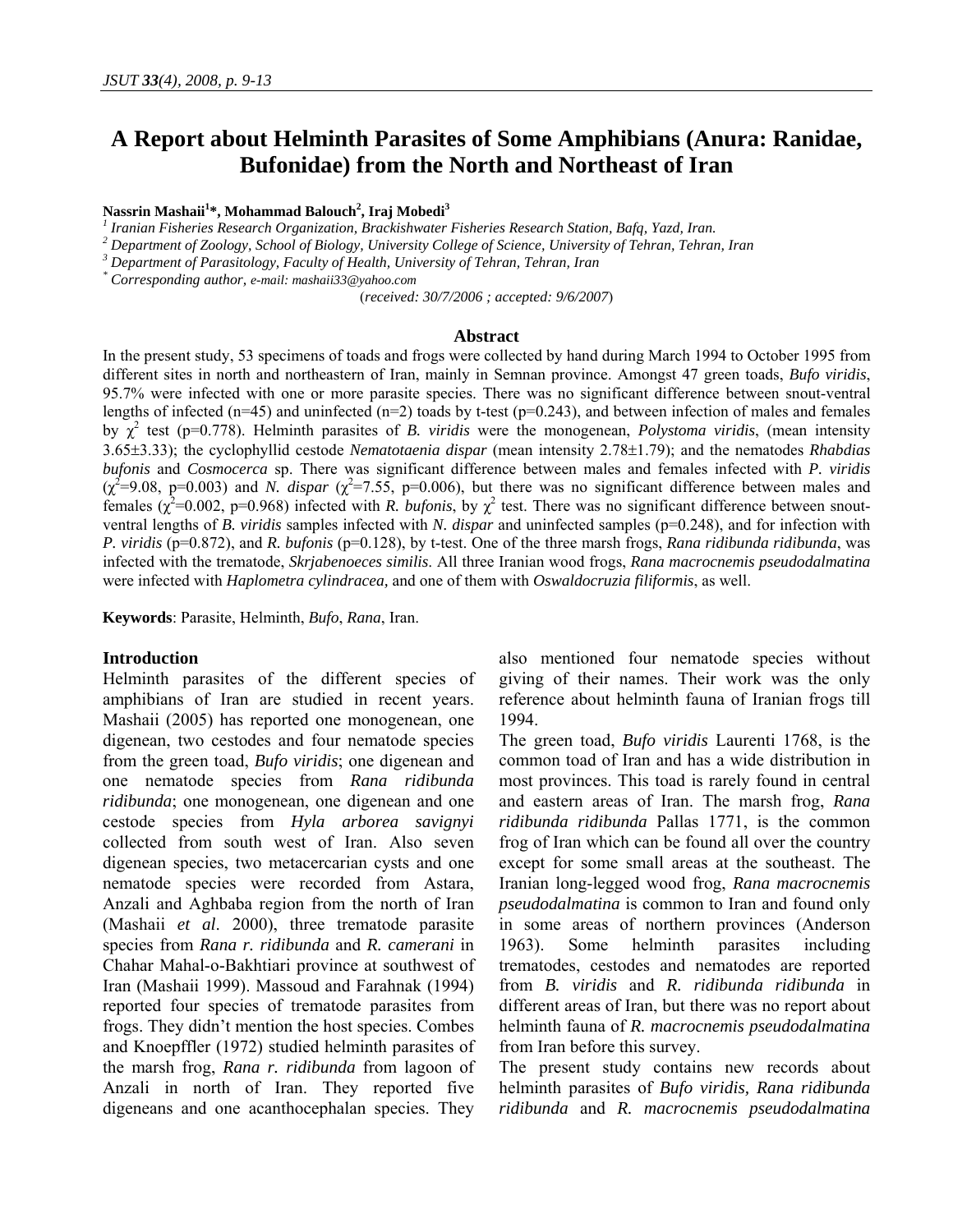from north and northeast of Iran, mainly from Semnan province.

### **Materials and Methods**

In total, 53 specimens including: 47 *Bufo viridis*, 3 *R. macrocnemis pseudodalmatina* and 3 *Rana ridibunda ridibunda* were collected by hand during March 1992 to September 1993. Specimens of *B. viridis* were collected from suburbs of Semnan (53°25´E, 35°35´N), Parvar and Seidva (52°29´E, 35°59´N), Pishva (51°43´E, 35°12´N) and Karaj (50°58´E, 35°45´N). Specimens of *R. macrocnemis pseudodalmatina*. and *R. ridibunda ridibunda* were collected from Kenet, Behshahr (53°33´E, 36°43´N), and suburb of Semnan (53°25´E, 35°35´N), respectively.

Snout-ventral length (SVL) of each sample was measured and sex was recorded. Specimens were immediately dissected after being euthanised. Body cavity, peritoneum, muscles and mesenteries were examined for cysts of parasites. Then, urinary bladder, lungs, stomach, intestine, rectum and liver of the dissected frogs were examined in separate Petri dishes, containing sodium chloride solution, under a low power light microscope at  $12\times$ magnification. Parasites were fixed and preserved in 10% formalin, stained in carmine alum and mounted in Canada balsam on the microscope slides. Nematodes were cleaned in lacto-phenol solution and cross sections of their mouthparts were prepared. Figures were drawn with the aid of a Camera Lucida.

Parasite species were determined based on Jones (1987), Moravec (1985), Prudhoe and Bray (1982), Grabda-Kazubska and Combes (1981), Smyth and Smyth (1980), and Euzet *et al.* (1974) works. Determination of the species was confirmed by the Natural History Museum of London.

Snout-ventral lengths of infected and uninfected hosts, also infection with different parasite species, were compared by t-test  $(p<0.05)$ . Parasite infection was compared between sexes by  $\chi^2$  test (p<0.05).

## **Results**

Amongst 47 *B. viridis* samples (mean SVL=5.797±0.28 cm) including 19 females and 28 males, 95.7% were infected with one or more parasite species. There was no significant difference between snout-ventral lengths of infected (n=45) and uninfected  $(n=2)$  toads by t-test  $(p=0.243)$ , and between infection of males and females by  $\chi^2$  test (p=0.778). Helminth parasites of *B. viridis* were the monogenean, *Polystoma viridis* (mean intensity 3.65±3.33); the cyclophyllid cestode *Nematotaenia dispar* (mean intensity 2.78±1.79) and the nematodes *Rhabdias bufonis* and *Cosmocerca* sp. There was no significant difference between snoutventral lengths of *B. viridis* samples infected with *N. dispar* and uninfected samples (p=0.248), and for infection with *P. viridis* (p=0.872) and *R. bufonis*  $(p=0.128)$ , by t-test. Female toads were significantly more infected with *P. viridis* ( $\chi^2$ =9.08, p=0.003) and *N. dispar*  $(\chi^2 = 7.55, p=0.006)$  than males, but there was no significant difference between males and females  $(\chi^2=0.002, p=0.968)$  infected with *R*. *bufonis* (n=8), by  $\chi^2$  test. One of the three marsh frogs, *Rana ridibunda ridibunda*, was infected with the trematode, *Skrjabenoeces similis*. All three Iranian wood frog specimens, *R. macrocnemis pseudodalmatina* were infected with *Haplometra cylindracea,* and one of them with *Oswaldocruzia filiformis*, as well. (Tables. 1 and 2).

**Table 1- Helminth parasites of the toads and frogs from areas at the north and northeast of Iran, their hosts and microhabitat.** 

| <b>Parasites</b>         | Sites                        | <b>Hosts</b>                     | <b>Microhabitats</b> |
|--------------------------|------------------------------|----------------------------------|----------------------|
| Polystoma viridis        | Suburbs of Semnan, and Karaj | <b>Bufo</b> viridis              | Urinary bladder      |
| Nematotaenia dispar      | Suburbs of Semnan and Karaj  | <b>Bufo</b> viridis              | Intestine            |
| Rhabdias bufonis         | Pishya                       | <b>Bufo</b> viridis              | Lungs                |
| Skrjabinoeces similis    | Suburb of Semnan             | Rana ridibunda ridibunda         | Lungs                |
| Haplometra cylindracea   | Kenet, Behshahr              | Rana macrocnemis pseudodalmatina | Lungs                |
| Oswaldocruzia filiformis | Kenet, Behshahr              | Rana macrocnemis pseudodalmatina | Intestine            |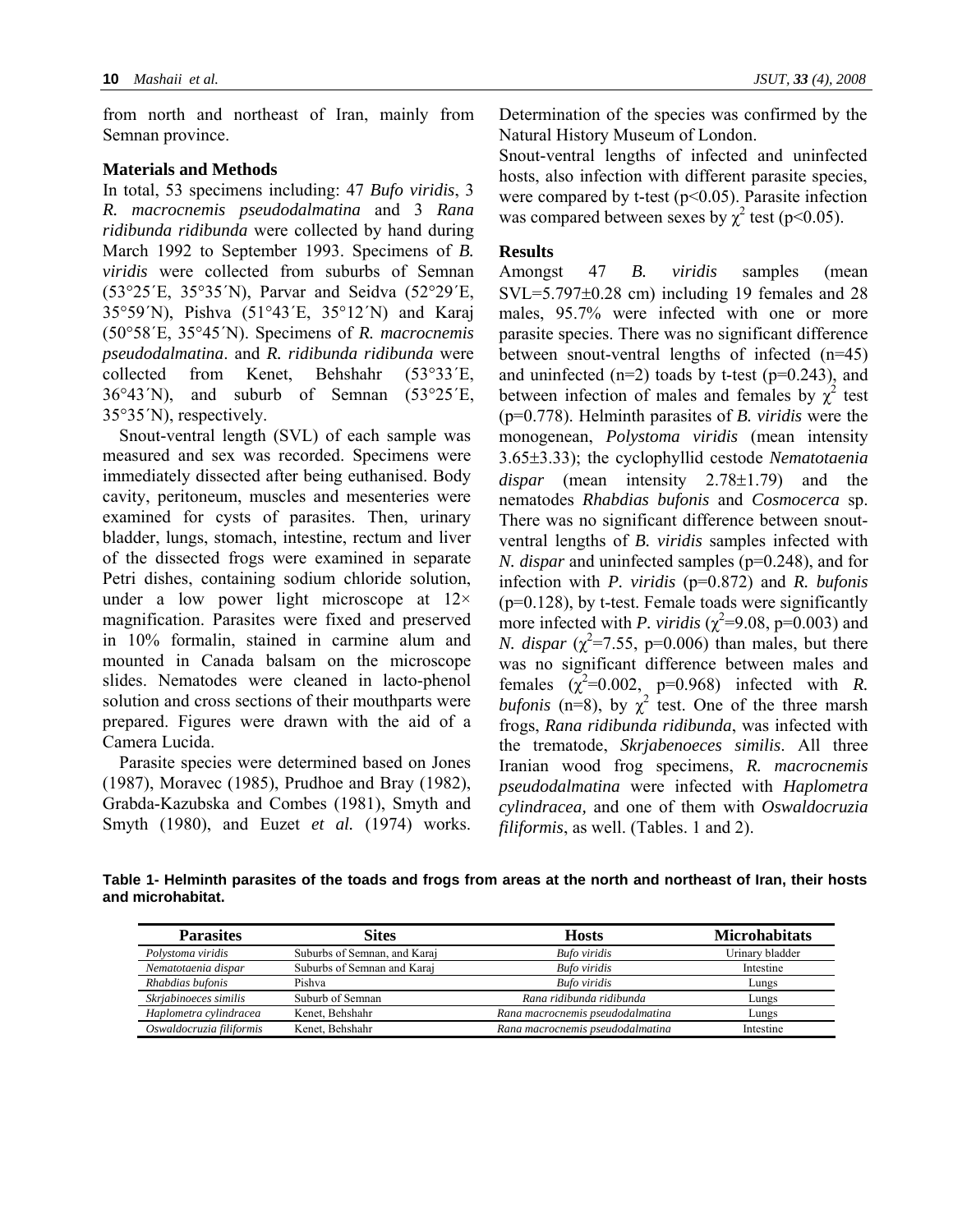| Parasites                | Prevalence | Num. of hosts | Mean intensity $(\pm SD)$ | $P(\gamma^2)$              |
|--------------------------|------------|---------------|---------------------------|----------------------------|
| Polystoma viridis        | 64         | 30            | $3.65 \pm 3.33$           | $0.003*(\gamma^2=9.08)$    |
| Nematotaenia dispar      | 81         | 38            | $2.78 \pm 1.79$           | $0.006*(\gamma^2=7.55)$    |
| Rhabdias bufonis         | 32         | 15            | $7.33 \pm 3.2$            | $0.968 (\gamma^2 = 0.002)$ |
| Skrjabinoeces similis    | 33.3       |               |                           | $\overline{\phantom{a}}$   |
| Haplometra cylindracea   | 100        |               | 1.1.2                     | -                          |
| Oswaldocruzia filiformis | 33.3       |               |                           | -                          |

**Table 2- Prevalence, number of infected hosts and mean intensity (±SD) of parasites from toads and frogs,**  and results of  $\chi^2$  test for parasite infection of the green toads between sexes (p<0.05).

#### **1)** *Nematotaenia dispar* **(Goeze 1782) Lühe 1899**

**Hosts (and sites):** *Bufo viridis* (Suburb of Semnan, Suburb of Karaj)

**Localization:** Intestine

**2)** *Polystoma viridis* **Euzet, Combes & Batchvarov, 1974** 

**Hosts (and sites):** *Bufo viridis* (Suburb of Semnan, Suburb of Karaj)

**Localization:** Urinary bladder

**3)** *Haplometra cylindracea* **(Zeder 1800) Looss 1899**

**Host (and site):** *Rana macrocnemis pseudodalmatina* (Kenet)

**Localization:** Lungs

**4)** *Skrjabinoeces similis* **(Looss 1899) Sudarikov 1950** 

**Host (and site):** *Rana ridibunda ridibunda* (Suburb of Semnan)

**Localization:** lungs

**5)** *Rhabdias bufonis* **Schrank 1788**

**Host (and site):** *Bufo viridis* (Pishva)

#### **Localization:** Lungs

*Nematotaenia dispar, Polystoma viridis*, *Haplometra cylindracea* and *Rhabdias bufonis* were previously described from southwest of Iran (Mashaii 2005). *Skrjabinoeces similis* was described from the north (Mashaii *et al.* 2000, Combes & Knoepffler 1972) and southwest of Iran (Mashaii 1999), as well. So they are not described here repeatedly. Some of the *B. viridis* toads collected from suburb of Semnan were infected with *Cosmocerca* sp. that were localized in the rectum. Description of the *Cosmocerca* sp. needs to study more specimens.

**6)** *Oswaldocruzia filiformis* **Goeze 1782** 

**Synonyms:** *Ascaris tenuissima* Schrank 1988, *A. intestinalis* Gmelin 1790, *A. bufonis* Gmelin 1790, *Strongylus auricularis* Zeder 1800, *Strongylus dispar* Dujardin 1845, *Oswaldocruzia insulae* Morishita 1926.

**Hosts (and sites):** *Rana macrocnemis pseudodalmatina* (Kenet)

**Localization:** Intestine

**Description:** Body elongate, whitish and filiform;

oesophagus straight, a little projecting at the end; cervical alae small; genital spicules of males dissimilar but of the same size, well sclerotized; genital pore of the female a little posterior to midbody; tail conical with a short spine at the end in females; uterus long and coiled; eggs oval, small and numerous (Figs. 1 and 2).



**Figure 1- Body end of female** *Oswaldocruzia filiformis* **(x200).** 



**Figure 2- Body end of male** *Oswaldocruzia filiformis* **(x200).**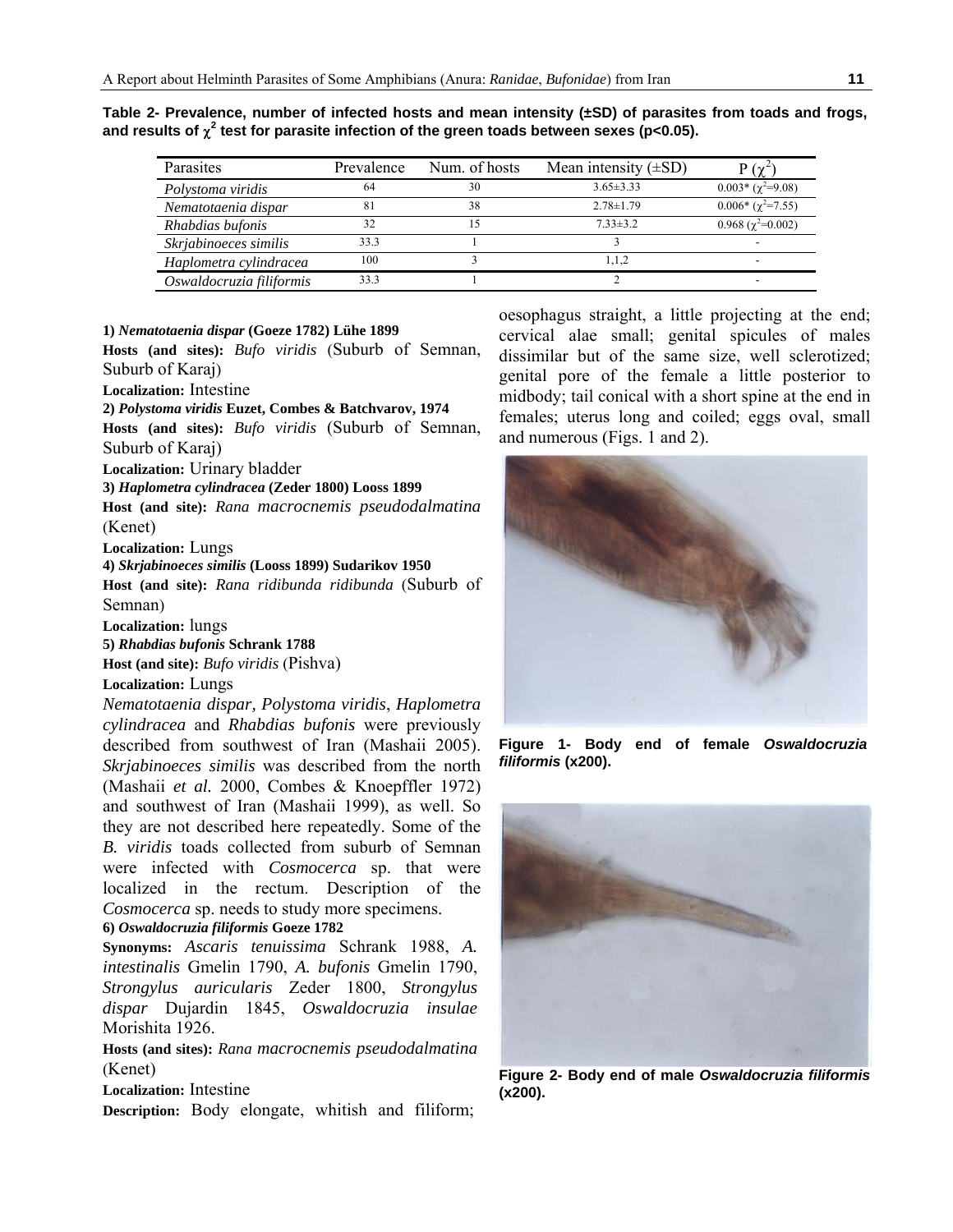# **Discussion**

One cyclophillid cestode, one monogenean, two digeneans and one nematode species are reported as parasites of frogs and toads from the north and northeast of Iran.

This is the first study about helminth fauna of the Iranian wood frog, *R. macrocnemis pseudodalmatina*. Also, the nematode *Oswaldocruzia filiformis* is reported from Iranian frogs for the first time. The cyclophillid cestode *N. dispar* was reported as a parasite of the toad, *B. viridis* and the tree frog, *Hyla arborea savignyi*, from Khuzestan and Ilam provinces, at southwest of Iran. The tree frog, *Hyla arborea savignyi* was introduced as the host of *N. dispar*, for the first time. The monogenean *Polystoma viridis* was reported from Khuzestan province as a parasite of *B. viridis* and *H. arborea savignyi*, as well. The digenean *Haplometra cylindracea,* and the nematode *Rhabdias bufonis* were previously reported as a parasite of *B. viridis* from Khuzestan at southwest of Iran (Mashaii 2005). These species are reported from the northern areas of Iran for the first time. *N. dispar* has a wide distribution in amphibians and reptiles overall the world except Nearctic region (Prudhoe & Bray 1982). *H. cylindracea* that is found in *R. macrocnemis pseudodalmatina* is a common trematode of amphibians in Europe and has a wide host spectrum in different parts of the world (Smyth  $\&$  Smyth

1980). The digenetic trmatode *Skrjabinoeces similis* was reported from *Rana ridibunda ridibunda* of different areas of Guilan and Chahar Mahal-o-Bakhtiari provinces at the north and southwest of Iran (Mashaii *et al*. 2000, Mashaii 1999, Combes & Knoepffler 1972).

Female toads were significantly more infected with *P. viridis* and *N. dispar* than males. Sex differences in ecological interactions, feeding habits and reproductive behaviours that may affect infections to some parasites, must be detected. Also, the life cycle of the parasites and intermediate hosts must be mentioned. For example, females are larger than males and need more food. So, females would be more often in the exposure of infestation. Sex, season, breeding and age can affect the infection of parasites, because of changes of the hormone levels in blood of the host (Smyth & Smyth 1980).

# **Acknowledgement**

We are very grateful to Professor R. A. Bray and Dr. E. Harris (the Natural History Museum, London); and Professor R. C. Combes (Centre de Biologie et d'Ecologie Tropical et Mediterraneenne, France) for confirming the diagnoses; Dr. E. Shakarboev (Uzbek Academy of Sciences) and Mr. F. Rajabipour for much cooperation. We would like to thank Mrs. N. Motamedi and Mr. H. Parsa for help in sampling.

# **References**

Anderson S.C. 1963: Amphibians and reptiles from Iran. *Proceed. Calif. Acad. Sci.* **4:**417-498.

- Combes C., Knoepffler L.P. 1972: Helminthes parasites de *Rana ridibunda ridibunda* Pallas, 1771 sur les rives Iraniennes de la mer Caspienne. *Vie Milieu*. **23:**329-334.
- Euzet L., Combes C., Batchvarov G. 1974: Sur un nouveau Polystomatidae Européen, parasite de L'Amphibien *Bufo viridis*. *Vie Milieu*. V:XXIV, fasc. **1**: 129-140.
- Grabda-Kazubska B., Combes C. 1981: Morphological variability of Haplometra cylindracea (Zeder, 1800) in populational and geographic aspects. *Acta Paras. Polon. V: XXVIII, fasc*. **5:** 39-63.
- Jones K.M. 1987: A taxonomic revision of the Nematotaeniidae Luhe, 1910 (Cestoda : Cyclophillidea). *Sys. Parasi.* **10:** 165-245.
- Mashaii N. 1999: New records of trematode parasites (Digenea) in the banded frog, *Rana camerani* and marsh frog, *Rana ridibunda ridibunda* (Anura : Ranidae), from Southwest of Iran. *Iran. J. Fish. Sci.* **1(2):** 41-47.
- Mashaii N. 2005: Helminth parasites of green toad, *Bufo viridis* (Anura: Bufonidae); tree frog, *Hyla arborea savignyi* (Anura: Hylidae) and marsh frog, *Rana ridibunda ridibunda* (Anura: Ranidae) from southwest of Iran. *Iran. J. Vet. Res.* **6(3):** 67-73.
- Mashaii N., Balouch M., Mobedi I. 2000: New records about helminth parasites of the marsh frog, *Rana ridibunda ridibunda* (Anura : Ranidae), from the north of Iran. *Iran. J. Fish. Sci.* **2(2):** 77-88.